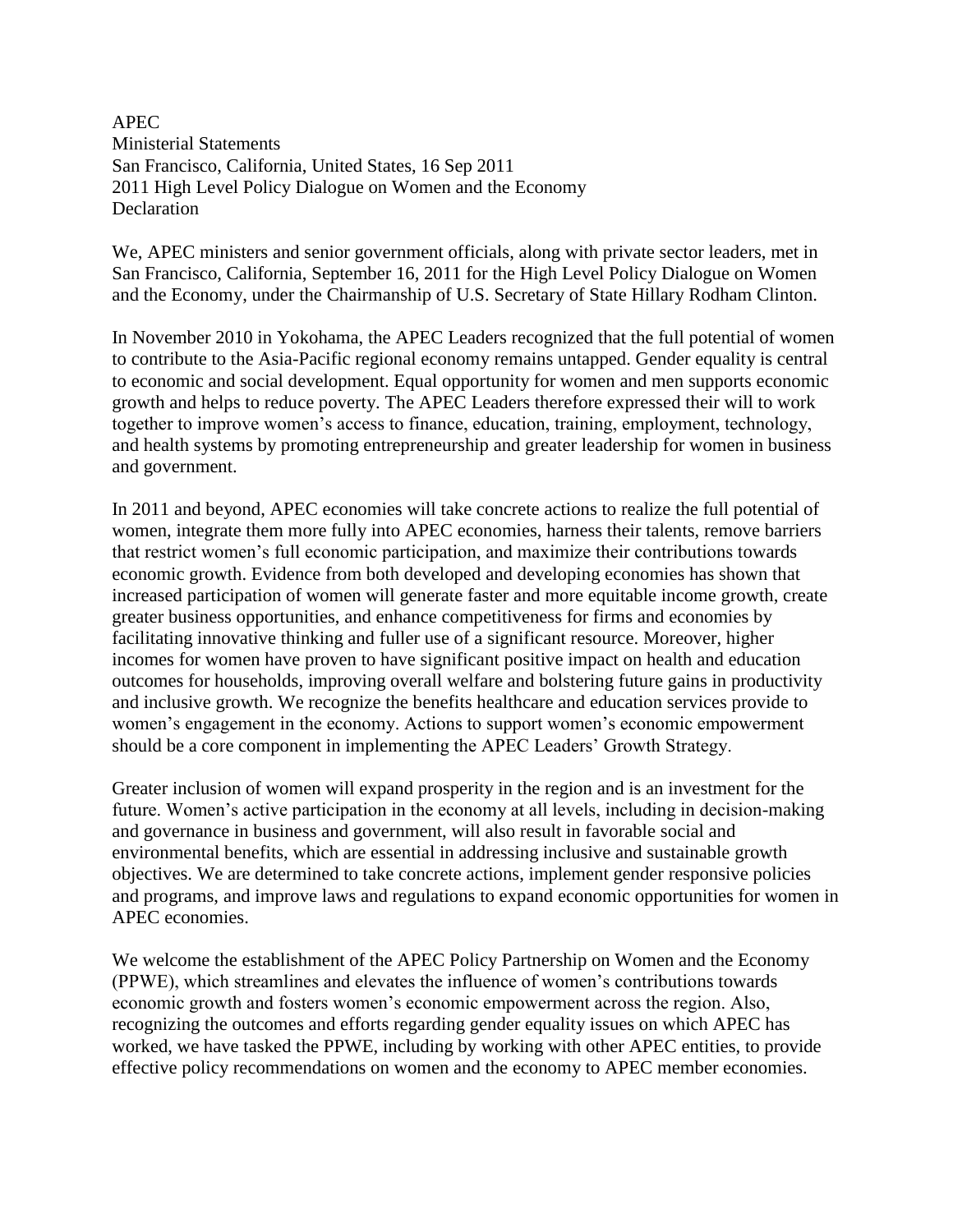We declare our determination for APEC economies to mainstream gender to address the most significant barriers hindering women's full economic participation. APEC's work will initially focus on the following four priority areas: improving access to capital, access to markets, capacity and skills building, and women's leadership. In pursuing these priority areas it will be critical for APEC to collaborate with and support the work of networks of women business associations and international organizations such as the Commission on the Status of Women and UN Women, as appropriate. The APEC Secretariat will provide support to implement this Declaration.

## **Access to Capital**

Discriminatory legal and regulatory systems and banking practices can pose specific hurdles for women's access to capital and assets. Evidence has shown that women-owned businesses tend to be smaller, newly established, and less profitable than male-owned businesses and generally have greater difficulty in accessing capital. A lack of information and knowledge about lending requirements and practices hinders women business owners' ability to obtain capital. The challenges in accessing capital remain a concern for women entrepreneurs and business owners among APEC member economies. With these challenges in mind, we call on officials to:

- Review and report to APEC Senior Officials the status of laws regarding inheritance, spouse joint property ownership, and the rights to ownership of moveable and immoveable property, as well as head of household benefits for married, divorced and widowed women;
- Promote more inclusive access to financial services for women entrepreneurs and business owners;
- Conduct an inventory of existing effective SME lending programs, including microlending, offered at the central government level and in the private sector, making special note of the usage and metrics around these programs and their effectiveness in serving women-owned businesses to establish a baseline of current lending programs;
- Conduct a survey and workshop to identify and share best practices of government measures at the central and local level with a view to improving the capacity of womenowned SMEs in accessing capital, in collaboration with the G-20 Global Partnership for Financial Inclusion (GPFI) sub-group to leverage the work they have undertaken on this issue; and
- Collaborate with the GPFI sub-group and the Organization for Economic Cooperation and Development (OECD) in their commitment to improve the collection of sexdisaggregated data on small and medium enterprises and SME finance.

#### **Access to Markets**

A lack of access to markets impedes the growth of women-owned businesses and restricts the number of jobs created. The ability of women active in the marketplace to expand their markets (domestically and internationally) can be improved by realizing women's business acumen (including through mentoring and technical assistance programs); making information on regulatory environments in APEC economies and market opportunities (including through match-making and technical assistance programs); and promoting greater opportunities to obtain government and corporate contracts (including through supplier diversity initiatives). To address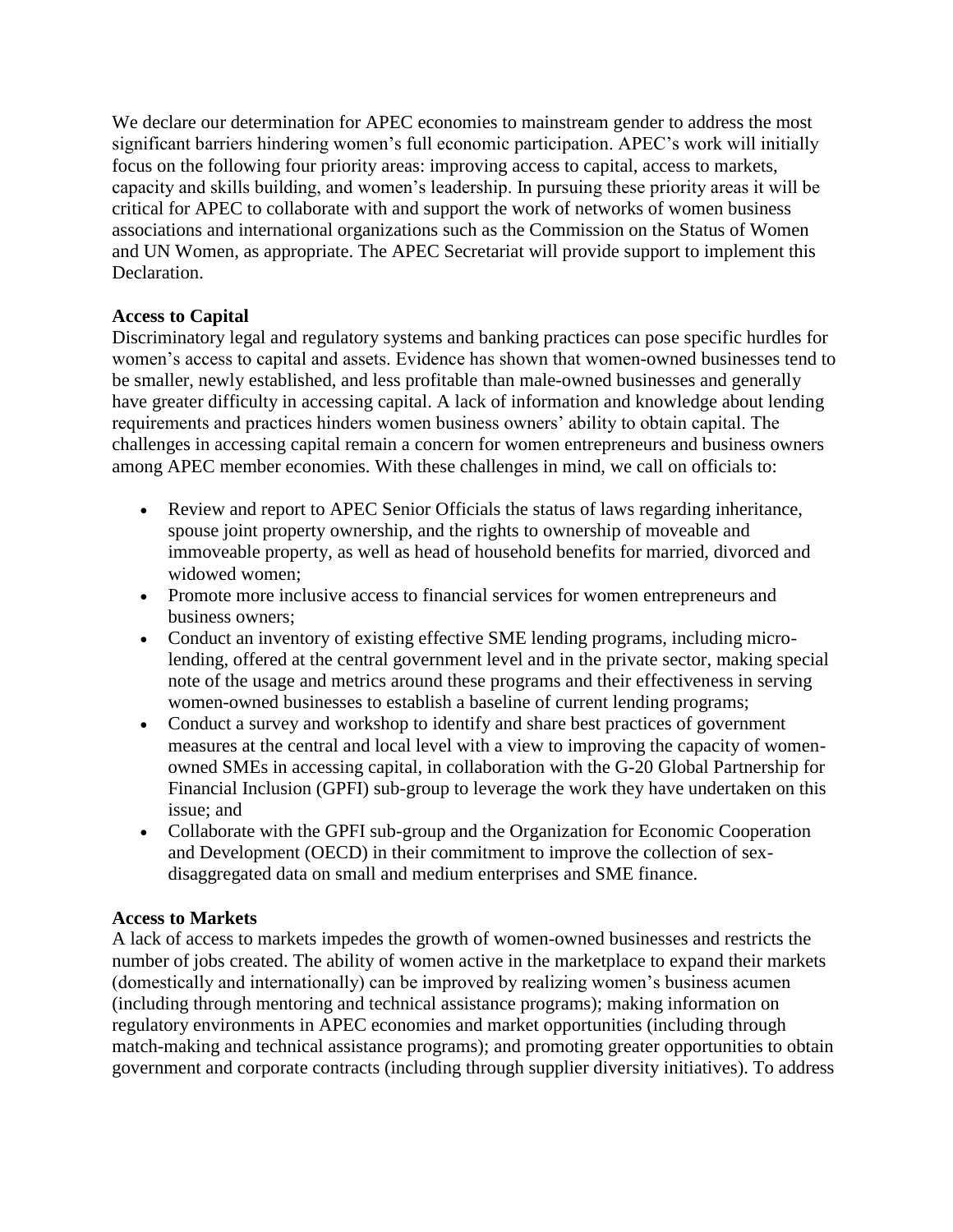these challenges, we call on officials to:

- Identify and report to APEC Senior Officials, programs, including supplier diversity and technical assistance initiatives, that represent best practices of multi-national enterprises, governments, and SMEs that remove the barriers for women business owners and entrepreneurs, including rural and indigenous women, to obtain up-to-date information on the regulatory environments in APEC economies, and identify and take advantage of domestic or international market opportunities; and
- Identify networks and associations that can assist women to access business connections and distribution channels.

# **Capacity and Skills Building**

Capacity and skills building is an essential way to develop an economy's human capital—a key driver of economic competitiveness. However, in many APEC economies only half of the human capital is fully utilized. Women face barriers to full access to and participation in education and training that can prepare them for success in the workforce and in business. Multiple empirical studies show that after training, women have access to better jobs and are increasingly able to grow their businesses and create employment. Access to information is critically important to expanding women's economic roles and requires the attention of APEC economies. Women tend to have smaller social and professional networks, which limit their awareness of and equal access to labor markets, employment and business opportunities and information on how to handle challenges in operating their businesses. To address these circumstances, we call on officials to:

- Encourage the empowerment of women and remove discriminatory practices which inhibit women's capacity and ability to build their skills;
- Conduct a survey and workshop to identify and share best practices that support entrepreneurial counseling and training opportunities that are offered at the economy level that target women, including entrepreneurs and business owners as well as rural and indigenous women;
- Incorporate a gender analysis, as appropriate, into existing capacity and skills building and SME assistance programs, and train the people who deliver programs on how to conduct gender equality analysis, so they can be more sensitive to and understand the different challenges faced by men and women;
- Conduct a survey and workshop to share best practices on how economies use technology (such as internet communications or mobile technologies) to train women businesses owners; and
- Conduct and share an inventory of good business models for women in small and micro enterprises.

## **Women's Leadership**

Globally, in economic sectors, there is a lack of representation of women in leadership roles in both the private and public sectors. Whether on corporate boards, in senior-level management positions, or other important economic decision-making roles, women represent a much smaller